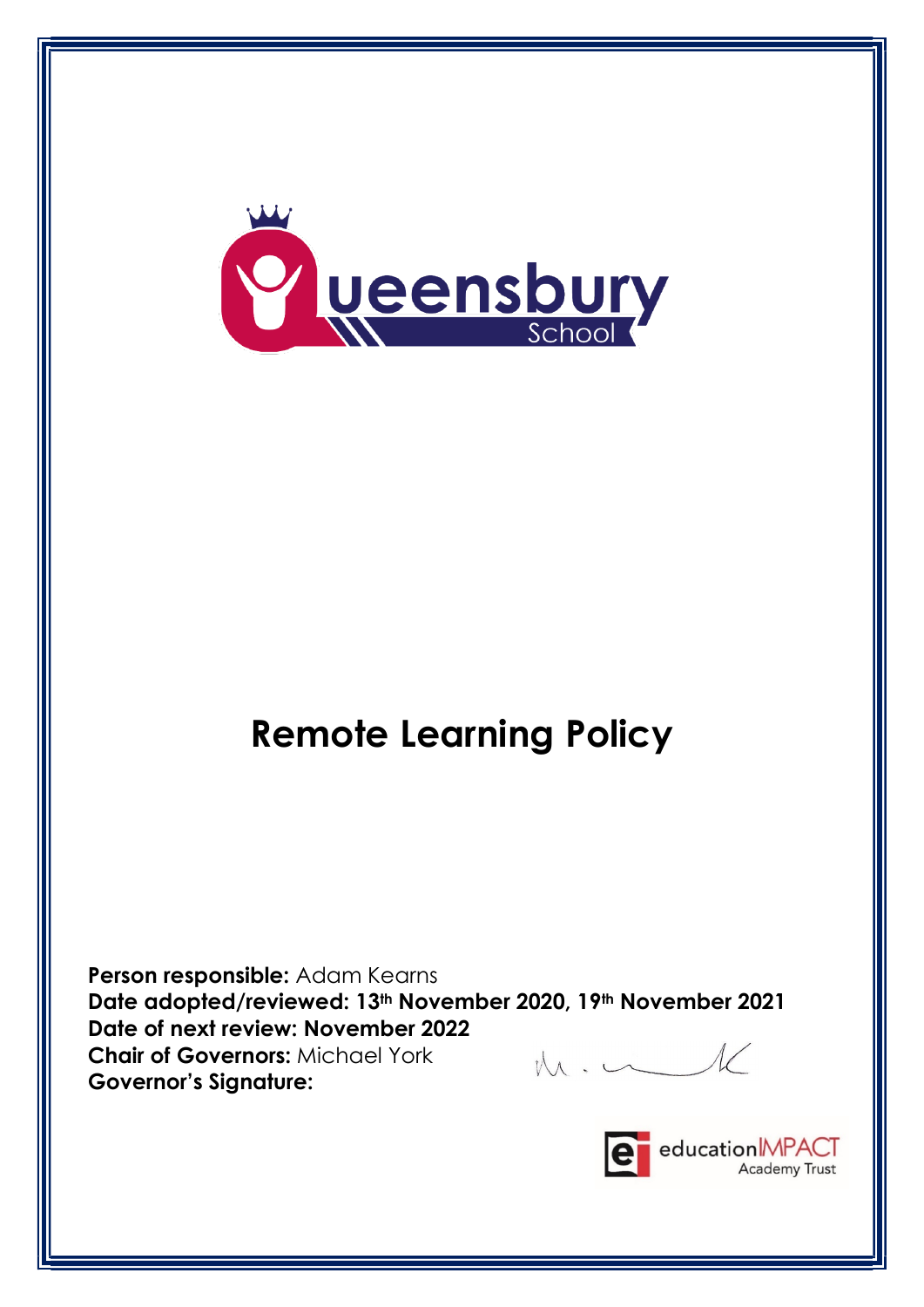#### 1. Rationale

The Staff and the Governing Body of Queensbury School believe that learning at home is an integral part of the learning process. Students' learning continues through the completion of homework and home learning activities. The homework and home learning activities provided to our students will be to develop and enhance students' Literacy, Numeracy and subject knowledge. Homework and home learning activities also provides a valuable opportunity for students to share with their parents/carers the work they have been doing at school. Also due to the current pandemic and in the current context it is a requirement of the school to prepare for all eventualities including a possible local or national lockdown. For this reason, we need to introduce some changes to how we set all home-based learning to better prepare our students for another lockdown should they be required to work from home.

#### 2. Aims

Through the school policy for home learning, we aim to:

- Provide opportunities for parents/carers, our students and the school to work together in partnership in relation to children's learning.
- Ensure consistency of approach throughout the school.
- Practise or consolidate basic skills and knowledge, especially in Literacy and Numeracy.
- Encourage students and their parents/carers to share and enjoy learning experiences.
- Improve the quality of the learning experience offered to students and to extend it beyond the classroom environment.
- Use homework as a tool to help to continue to raise standards of attainment and enjoyment of learning.
- Encourage students to develop the responsibility, confidence and selfdiscipline needed to study as independently as they are able.
- Continue to offer a high quality and accessible curriculum in the event of a partial or full closure of the school.

#### 3. How Parents/Carers Can Help

Home Learning at Queensbury School plays an important part in our students' learning. It provides a link between school and home and also gives parents/carers the opportunity to reinforce the importance of learning. It also provides parents/carers with a means of becoming involved in their child's learning. Parents/carers play a crucial role in shaping good attitudes and habits in relation to their child's homework and home learning. Experience has shown that parental involvement with homework and home learning activities is invaluable for the student.

### capacity - Open

#### 4. Setting homework while the school is operating at

Homework is organised and distributed differently depending on the pathway and class group the student is part of. Homework will be set either on our electronic platform 'PurpleMash' or on paper set by the individual subject teacher. Students will be set homework on a regular basis and this will be personalised for their class/pathway. Each student will be set fortnightly home learning activities for their core subject lessons (English, Maths and Science) and their other subjects will have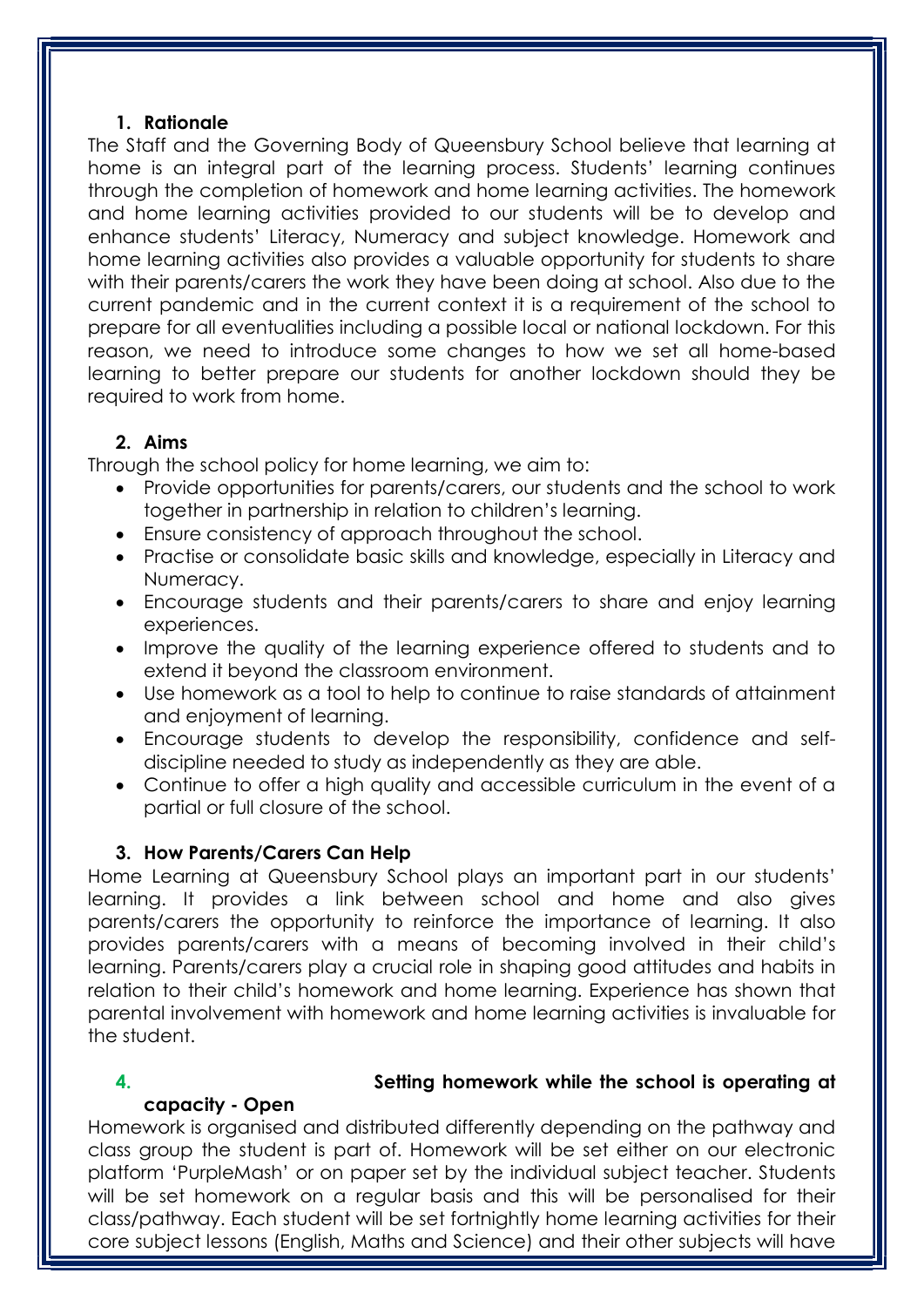the opportunity to set mini projects throughout the year. In addition to this, each week students will be encouraged to log onto MyON to complete reading activities.

5. Setting homework in a lockdown scenario – Partial or full school closure Upon the event of a partial or full closure of the school, students' education will continue using a range of online platforms, Teams and Zoom will be used to stream lessons (two lessons per day) and for the remainder of the lessons each day, students will be set online learning activities using Purple Mash. For students who do not have internet access, where resources are available; the school will provide either electronic equipment or paper copies of the students' learning activities. Please see below the plan for live streaming lessons each day during a partial or full school closure;

- $\bullet$  Live stream lesson one 9:15am -10:25am
- $\bullet$  Live stream lesson two 10:40am -11:50am
- Learning activities for the remainder of each day will be available on Purple Mash

#### 6. Expectations of Students during a partial or full school closure

Assuming they are well enough to work, students are expected to:

- Complete all work set for them and submitting work which is requested for feedback promptly.
- Check Purple Mash regularly and read and respond to communication from the school.
- Ensure that their IT equipment is fully charged and accessible at the start of each day. Where students experience problems with IT systems they should proactively inform their form tutor to seek advice and support.
- Log into either Teams or Zoom each day and virtually attend their two streamed lessons in the morning.

#### 7. Expectations of Staff during a partial or full school closure

Assuming they are well enough to work, staff are expected to:

- Ensure that work is set and made available on Purple Mash at the start of each day.
- Ensure they've planned two lessons to stream each morning, and that sufficient resources are made available to students via electronic means to allow them to carry out this work during the lessons.
- To be familiar with the use of Purple Mash, Teams and Zoom.
- To set, assess and return work to students promptly by electronic means.
- Staff will respond to communication from parents and children only during working hours - 8:30am until 3:20pm.

## 8. Suggestions For The Completion Of Homework/Home Learning activities

Parents/Carers can support the School:

By ensuring that their child attempts the homework/home learning set.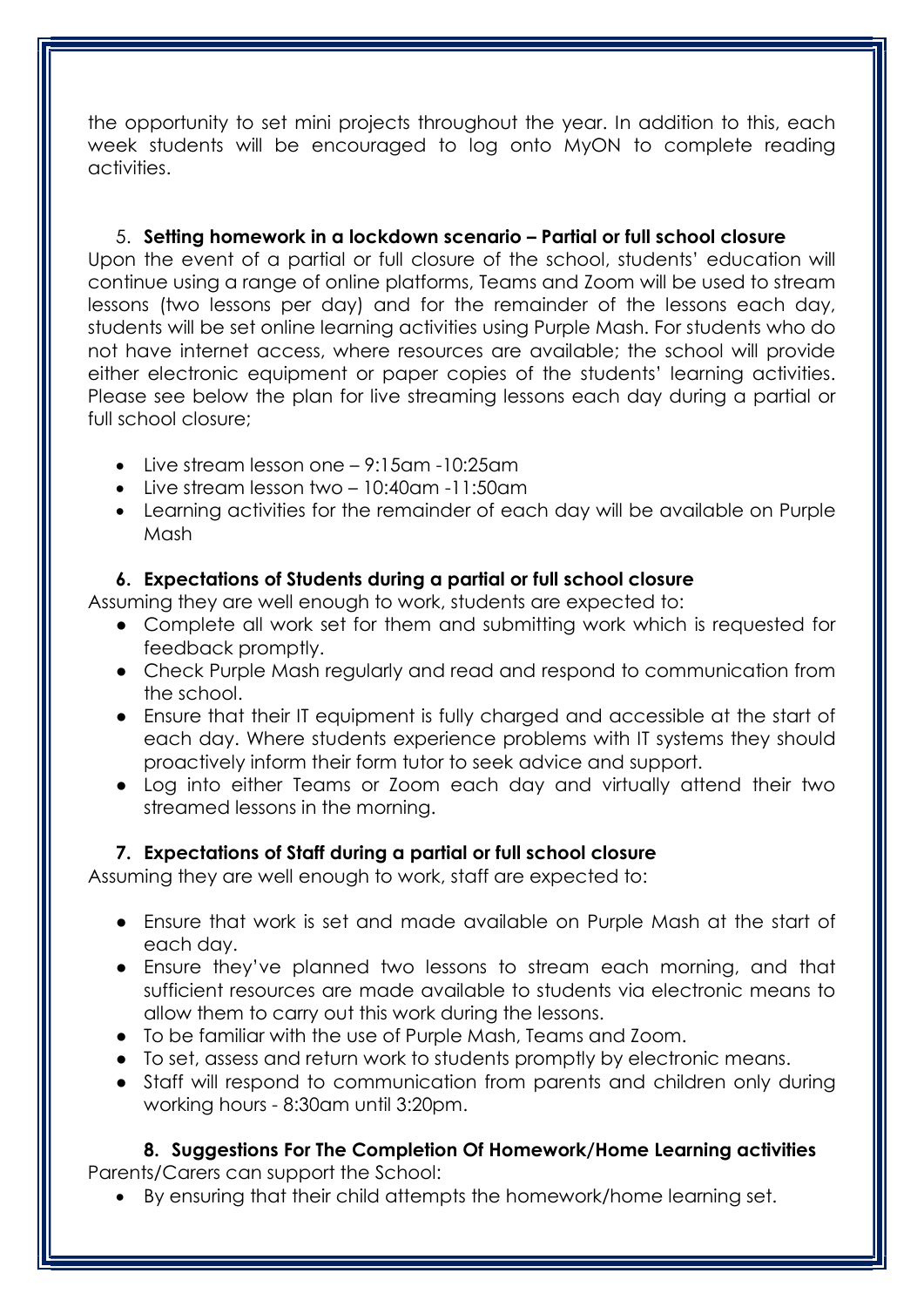- By providing a suitable place for their child to carry out their homework/home learning – try to avoid all obvious distractions, TV, radio, phone calls, text messages etc.
- By encouraging and praising their child when they have attempted/completed their homework/home learning.
- By becoming actively involved and supporting their child with homework/home learning activities.
- By making it clear that they value homework/ home learning activities and that they support the school by explaining how it can help their child's learning.

#### 9. Rewarding the Completion of Homework/Home Learning

Students will be verbally praised and rewarded in a range of ways based upon the extent to which the set task has been attempted by the student. Students will be given opportunities to gain green tokens for the effort they display in the completion of their homework/home learning activities.

#### 10.Online safety and safeguarding

Staff will make sure pupils are protected and feel safe by ensuring that online safety issues

are dealt with inline and as part of our whole school safeguarding procedures.

- Strategy and procedures supported by whole staff training are in place ensuring staff understand the risks posed by adults or learners who use technology, including the internet, to bully, groom, radicalise or abuse pupils, and how to take action in any event that raises concern.
- At the end of each day if students are self-isolating due to a partial or full closure the form tutor of each class will complete a welfare call via zoom (2:45pm-3:05pm).
- Staff will continue to monitor and report concerns using CPOMs and through other methods if needed.
- Online streamed lessons will not be recorded and log in details will only be shared to the intended audience. In a circumstance where a session requires recording the member of staff will seek permission from the parents/carers before the lesson is streamed.

#### 11.Monitoring & Evaluation

The Associate Head of School has the responsibility for the leadership of the Quality of Education; of which Home Learning is a part; and delegates responsibilities to key staff within the school. As such, all Staff have a responsibility:

- To monitor compliance of the School Home Learning Policy.
- To meet and discuss with parents/carers, when appropriate.
- To review and discuss with Staff the extent to which the Home Learning Policy is being successfully implemented.
- To inform new parents/carers to the school of the Home Learning Policy and what it entails, as part of the home/school agreement.

#### 12.Equal Opportunities

The Staff and the Governing Body of Queensbury School are committed to providing the full range of opportunities for all students and will ensure that there will be no discrimination, harassment or victimisation of a student or potential